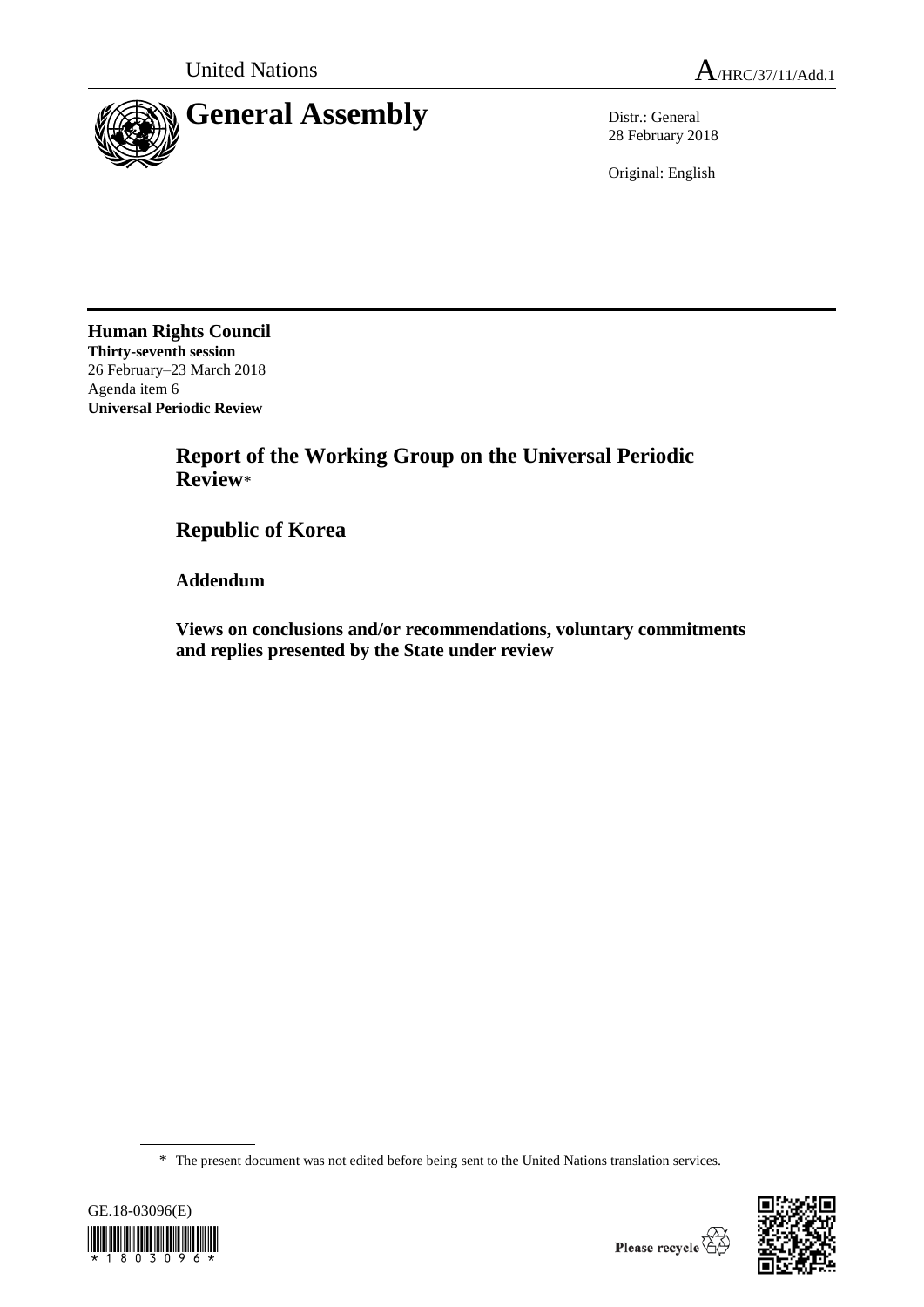1. The Republic of Korea has been a fervent advocate of the Universal Periodic Review (UPR) that was launched in 2008 by the Human Rights Council to facilitate mutual review of the human rights situations among the member states and to protect and promote human rights.

2. In the course of drafting the two previous UPR reports and of coordinating, implementing and monitoring the entire UPR process, the Government has been making efforts to build governance in human rights with engagement from both the government ministries and civil society. This report has been prepared in compliance with the procedure to be presented to the  $37<sup>th</sup>$  Human Rights Council.

3. In January 2018, the Government held a public hearing where civil society groups were invited to exchange opinions over the recommendations from the constructive dialogue in the UPR, including the noted ones, and the public hearing brought together diverse perspectives on whether to support or note the recommendations. Subsequently, the Government sought the opinions of the relevant ministries, which are in the position of deciding on the acceptance of and implementing the recommendations, and determined its final position, which is presented as in this report.

4. Setting aside 85 recommendations which the Government supported and three that were noted in the 28<sup>th</sup> session of the UPR Working Group, the Government reviewed a total of 130 recommendations. The Government supports 36 and notes 94 recommendations. This is illustrated in this present report.

5. Of the recommendations the Government received, some recommendations were incompatible with the domestic law and conditions, some already in effect, and some noted because of social controversy or discrepancy with the position of the Government, which hinders their immediate adoption.

6. However, the UPR mechanism embodies the shared will of the international community by guiding the state under review to "note" rather than "reject" the recommendations, thereby obliging every member state to pay heed to the recommendations and fulfil its responsibility for protecting and promoting human rights in compliance with the international human rights norms.

7. Consequently, even when some of the recommendations are not accepted at the moment or are noted because of their incompatibility with the domestic legal system and social circumstances, the Government of the Republic of Korea will always remain committed to its effort to take into account the concerns and expectations of the member states about its human rights situations, thereby contributing to not only improvement of the domestic human rights situations but also global efforts for promoting human rights, thus becoming a responsible member of the international community.

# **International obligations and cooperation with international human rights mechanisms and bodies, national human rights framework**

8. The following recommendations enjoy the support of the Republic of Korea: **132.1– 132.3, 132.9, 132.10 and 132.19-132.23**.

9. **Recommendation 132.20.** The Government expects to withdraw its reservation on Article 22 of the International Covenant on Civil and Political Rights, once an in-depth discussion and specific legislative efforts take effect.

10. The following recommendations are noted: **132.4-132.8, 132.11-132.18, 132.24** and **132.25**.

11. **Recommendation 132.16.** The Republic of Korea already ratified the Rome Statute, which provides for heavier and more systematic punishments for war crimes and crimes against humanity compared to the Convention on the Non-Applicability of Statutory Limitations to War Crimes and Crimes against Humanity. The ROK will continue to examine the effects of acceding to the Convention.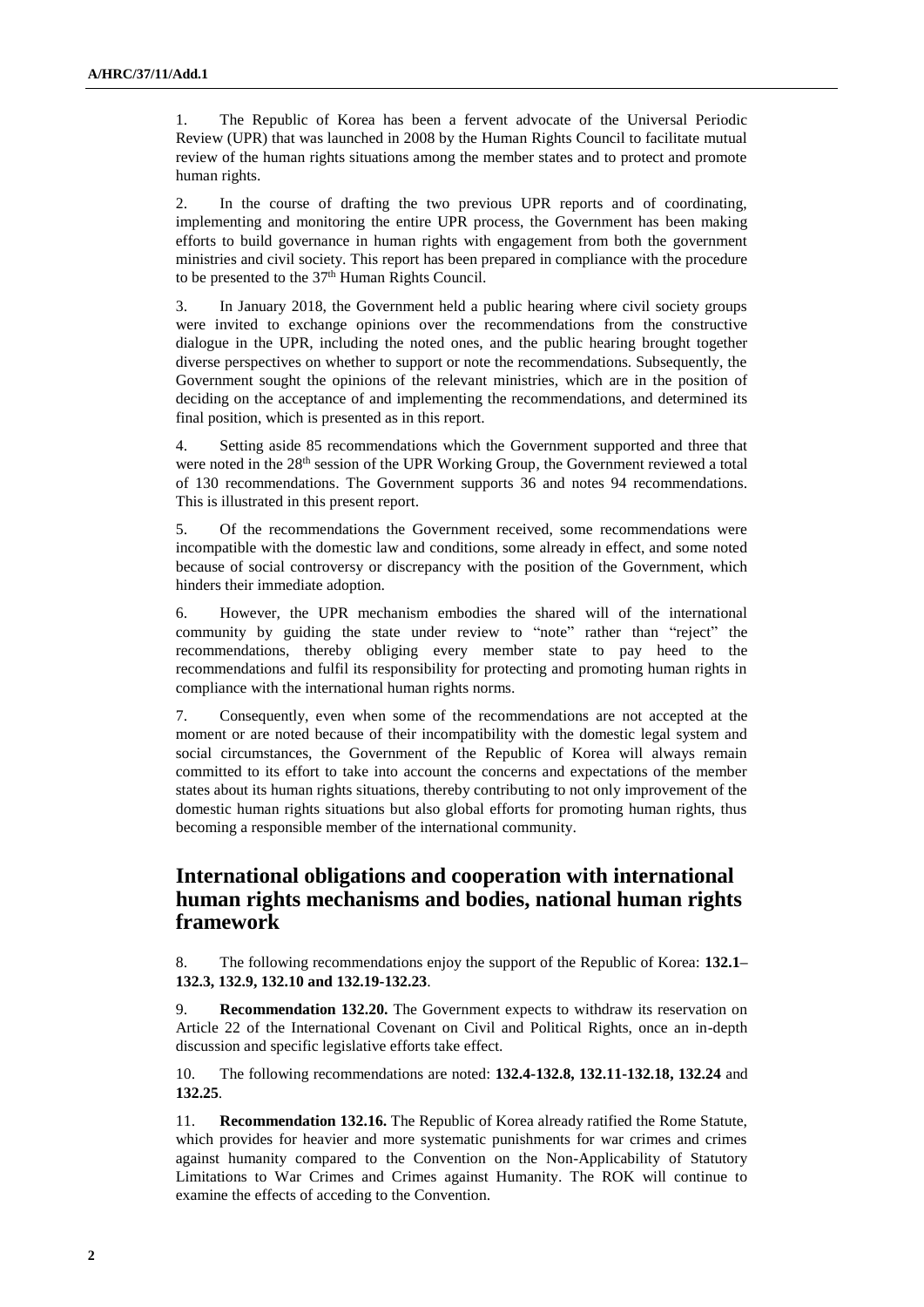12. **Recommendation 132.17.** As for the ratification of the Kampala amendments to the Rome Statute on the crime of aggression, a thorough review needs to be carried out with regard to the legal effect of the most recent resolution adopted at the Assembly of State Parties and the scope of the ICC jurisdiction.

13. **Recommendation 132.18.** Considering that the Treaty on the Prohibition of Nuclear Weapons stands contrary to a gradual nuclear phase-out which takes into account the national security situation of individual states, the ROK voted against the resolution concerned and did not attend the conferences.

14. **Recommendations 132.4-132.8, 132.11-132.15.** Taking into account a number of factors, such as the discrepancy between the treaties concerned and domestic law, the need for enactment or amendment of relevant laws and impact of ratification, the ROK will continue to consider the ratification of the international treaties to which it has not acceded.

### **Equality and non-discrimination**

15. The following recommendations enjoy the support of the Republic of Korea: **132.28–132.31, 132.33, 132.34, 132.37, 132.41, 132.42, 132.46, 132.47 and 132.49– 132.55.**

16. **Recommendations 132.30 and 132.46.** The Government expends effort to prohibit discrimination against and protect the rights of non-citizens pursuant to the *Framework Act on Treatment of Foreigners Residing in the Republic of Korea*. The Government included policies to stop xenophobia and racism in the third Basic Plan for Immigration Policy.

17. The following recommendations are noted: **132.26, 132.27, 132.32, 132.35, 132.36, 132.38–132.40, 132.43–132.45, 132.48 and 132.56-132.68.**

18. **Recommendations 132.26, 132.27, 132.32, 132.35, 132.38–132.40, 132.43, 132.57–132.62, 132.64**, and the former parts of 132.36, 132.44 and 132.65. The Government has devoted considerable legislative efforts to prohibit discrimination through the Constitution and 90 other legislations. Meanwhile, considering the controversy over the prohibited grounds of discrimination, the enactment of the general anti-discrimination law, which provides general remedial procedure for the victims of discriminatory acts, requires considerable examination and opinion-gathering process to reach public consensus regarding the matter. Furthermore, imposing criminal punishment for discriminatory acts requires a careful review.

19. **Recommendations 132.66–132.68**, and the latter parts of **132.44, 132.45** and **132.65**. Cases regarding whether or not the consensual same-sex activities is punishable under Article 92-6 of the *Military Criminal Act* and its constitutionality are pending with the ordinary court and the Constitutional Court, and the Government will conform to the final rulings of the judicial branch.

20. **Recommendations 132.48 and 132.56**. Establishing racial discrimination, xenophobia and hate speech as separate elements constituting criminal offence may result in violation of the rule of clarity in criminal law. In addition, the need for a separate law should be carefully examined with a thorough review of the current criminal law in that the motivation of a crime is considered in the determination of sentence and that it is hard to conclude that there is an absence of legislative provisions to punish hate speech.

21. **Recommendation 132.63.** The ROK deems it inadequate for a government to prohibit conversion therapy conducted in the private sphere.

### **Development and human rights**

22. **Recommendation 132.69** enjoys the support of the Republic of Korea.

23. The Government adopts a human rights-based approach with respect to development projects in an effort to uphold the spirit of the *Framework Act on International Development Cooperation*.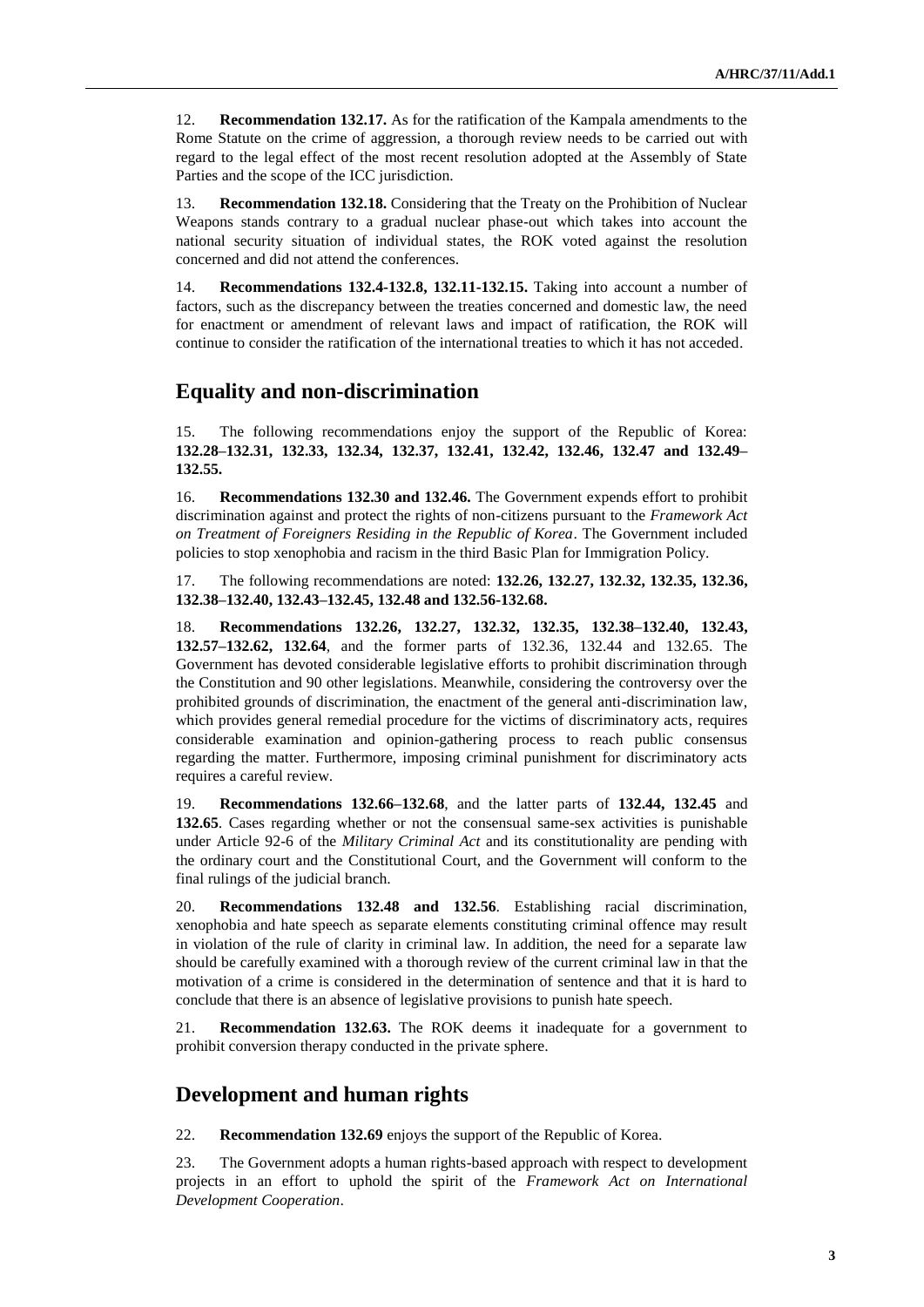# **Right to life, liberty and security, and administration of justice, including impunity and the rule of law**

24. The Government notes **Recommendations 132.70–132.93**.

25. **Recommendations 132.70–132.89.** The abolition and practice of the death penalty are of significant importance as they are associated with the essence of criminal law, requiring comprehensive review of the public opinion, legal perception and the function of death penalty in criminal policy.

26. **Recommendation 132.90.** The ROK adheres to strict application of the *National Security Act* in line with the judgements of the Supreme Court so that abusive or arbitrary application of the law that results in an undue restraint on a person's liberty shall not be allowed. Further, there are no legal grounds to arbitrarily release any offender of the *National Security Act* who has been detained in accordance with due process of law.

27. **Recommendation 132.91.** Under the law, a crime of violence is defined as using physical force on a person's body and a crime of cruel act as any action that may inflict psychological or physical pain. Thus, any acts that might constitute acts of torture are already subject to criminal punishment by the current criminal legislation.

28. **Recommendation 132.92.** Under the current law, marital rape is recognized as a criminal offense as the object of the crime of rape is defined as a person, which in itself includes a spouse.

29. **Recommendation 132.93.** There is no impunity for crimes committed by the United States Forces Korea (USFK) and they are subject to criminal punishment pursuant to the Status of Forces Agreement and the relevant law.

## **Fundamental freedoms and the right to participate in public and political life**

30. **Recommendation 132.106** enjoys the support of the Republic of Korea.

31. The following recommendations are noted: **132.94–132.105 and 132.107–132.111.**

32. **Recommendations 132.94–132.105.** The Government will conform to the decision of the Constitutional Court's ruling on the pending case on the punishment of the conscientious objectors. The unique security landscape of the Korean Peninsula and the importance of ensuring the equity of military service demand an in-depth discussion based on public consensus in introducing alternative services for those who refuse to serve their military duties as enlisted or conscripted soldiers on the grounds of freedom of thoughts, conscience or religion.

33. **Recommendations 132.109–132.111**, and the latter part of **132.108**. The purpose of the *National Security Act* (NSA) is to safeguard basic order of liberal democracy of the ROK, which is under unique security conditions as a divided nation. The Government adheres to the strict interpretation and application of the Act, limiting its application to where there is a clear danger that may threaten the existence and security or the liberal democratic order of the nation. The Government complies with due process of law to prevent human rights abuses that may occur in the course of investigation and interrogation, and guarantees the right to freedom of expression to the maximum possible extent. Moreover, there have been no incidents of undue prosecution and conviction of an individual who has legitimately exercised the right to freedom of expression and the right to freedom of association. The ROK will continue to ensure strict interpretation and careful application of the NSA, and the complete observance of due process of law.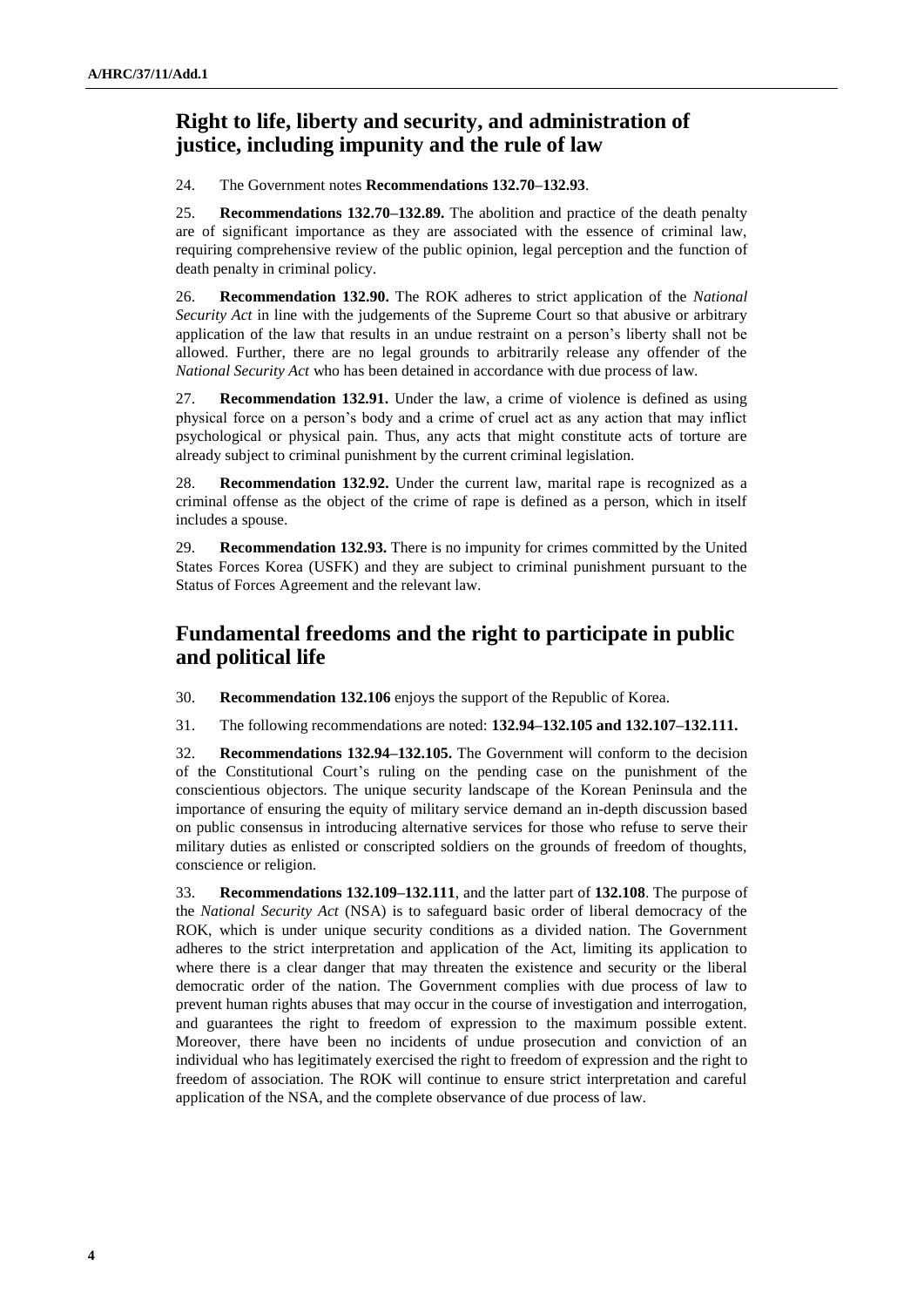## **Prohibition of all forms of slavery and the rights of women and children**

34. The following recommendations enjoy the support of the Republic of Korea: **132.112, 132.113** and **132.122**.

35. **Recommendation 132.113.** A scheme to expand the ratio of female legislators has already been put in place. The Political Reform Special Committee of the National Assembly agreed on revising the *Public Official Election Act* to strengthen the effectiveness of the scheme which requires that a certain number of female candidates be recommended in the election of proportional representatives for the National Assembly.

36. The following recommendations are noted: **132.114–132.121, 132.123 and 132.124.**

37. **Recommendations 132.114 and 132.115.** Whether to abolish the crime of abortion or to extend the list of circumstances where abortion is permitted is a matter of significant importance as it is associated with the right of an unborn baby to its life as well as the right of a pregnant woman to her life, body and self-determination. This will be decided by taking into account the Constitutional Court's decision on the pending case of the constitutionality of the crime of abortion, legislative examples of other countries, and opinions of all corners of society.

38. **Recommendations 132.116, 132.117.** Forced sterilization of women with disabilities is prohibited by law in the ROK, and no such practice is carried out.

39. **Recommendations 132.118–132.121, 132.123, and 132.124.** When children of non-citizens are born in the ROK, their parents can register the child's birth via the embassy of their country of origin. The ROK permits the children of non-citizen parents to be registered as a foreigner and to remain in the ROK when the non-citizen parents are unable to register the child's birth through the embassy because they are recognized refugees, seeking refugee status, or given humanitarian status, provided that birth certificates issued by hospitals prove the biological relationship between the child and his/her parents.

## **Migrants, refugees, asylum seekers and internally displaced persons**

40. The following recommendations enjoy the support of the Republic of Korea: **132.127-132.129.**

41. **Recommendation 132.128.** The ROK does not impose restrictions on the renewal of a work visa of migrant workers on the grounds of workplace change. Migrant workers who are legally residing in the ROK can apply for the extension of their work visa regardless of their workplace change history.

42. The following recommendations are noted: **132.125, 132.126** and **132.130.**

43. **Recommendation 132.126.** The ROK applies the laws on labour relations without discrimination to the migrant workers with work permits and works on improving housing conditions of migrant workers. Furthermore, the Government provides migrant workers irrespective of their status with redress for overdue wages and industrial accidents pursuant to the *Labour Standards Act* and the *Industrial Accident Compensation Insurance Act*. Meanwhile, through the enforcement of the *Refugee Act* that took effect on 1 July 2013, the Government ensures the rights of refugee applicants to receive livelihood and housing subsidies, healthcare support, and education. Although guaranteeing full support of housing, healthcare and educational service irrespective of the status of sojourn is a goal hard to achieve at the moment, the Government will commit to expanding the scope of benefits granted to migrants.

44. **Recommendation 132.130.** The Government is committed to ensuring the right to education for unregistered children by refraining from cracking down until they finish their education, deferring the decision of deportation, and excluding the children aged less than